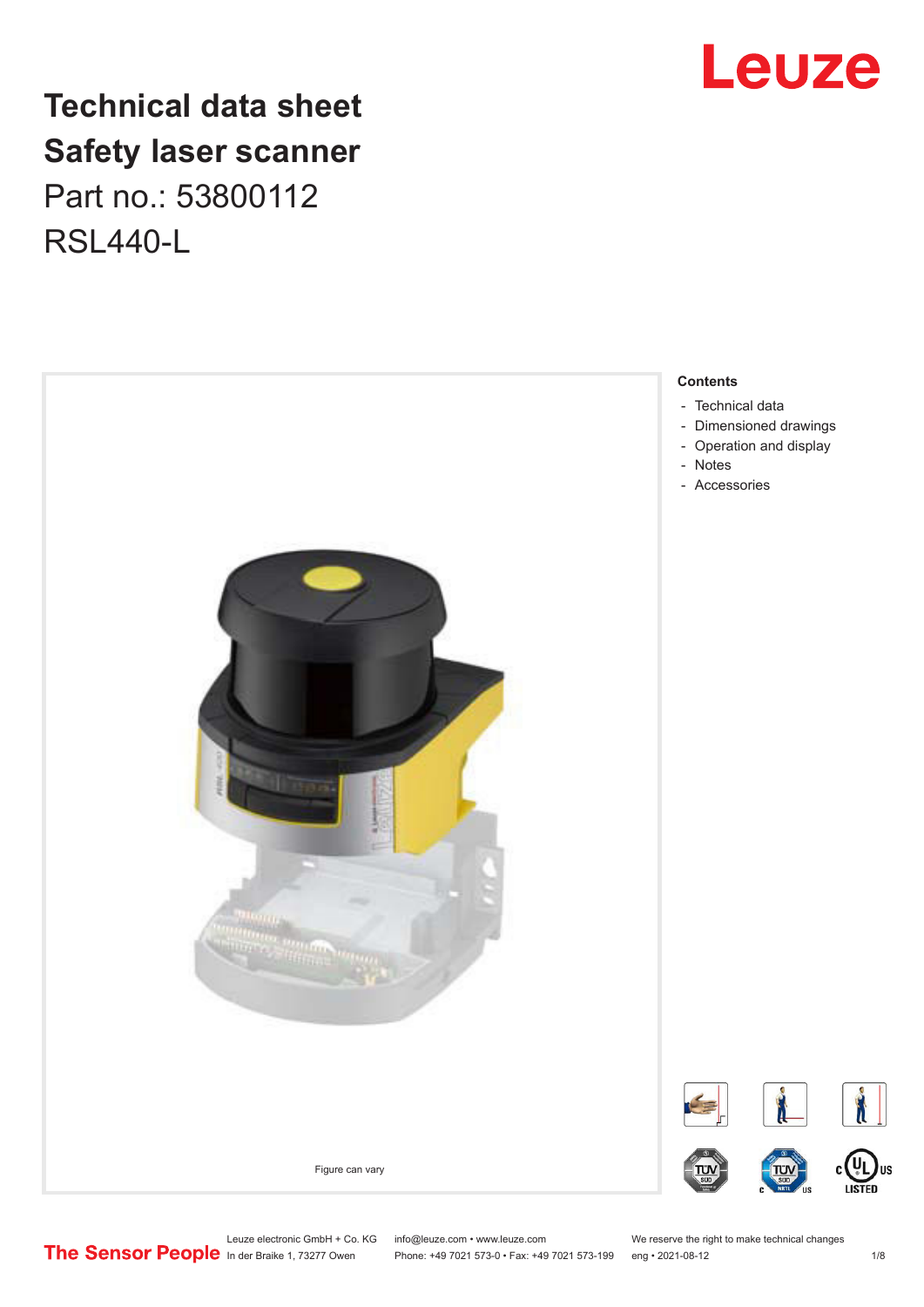## <span id="page-1-0"></span>**Technical data**

# Leuze

#### **Basic data**

| <b>Series</b>      | <b>RSL 400</b>                                    |
|--------------------|---------------------------------------------------|
| <b>Application</b> | Mobile danger zone quarding                       |
|                    | Mobile side quarding                              |
|                    | Stationary access quarding                        |
|                    | Stationary danger zone guarding                   |
|                    |                                                   |
| <b>Functions</b>   |                                                   |
|                    |                                                   |
| <b>Functions</b>   | Data output, configurable                         |
|                    | Dynamic contactor monitoring (EDM),<br>selectable |
|                    | E-stop linkage                                    |
|                    | Four-field mode                                   |
|                    | Resolution, selectable                            |

#### **Characteristic parameters**

| <b>Type</b>            | 3, IEC/EN 61496          |
|------------------------|--------------------------|
| <b>SIL</b>             | 2, IEC 61508             |
| <b>SILCL</b>           | 2, IEC/EN 62061          |
| Performance Level (PL) | d, EN ISO 13849-1        |
| $PFH_n$                | 0.00000009 per hour      |
| $PFH_n$                | 9E-08 per hour           |
| Mission time $T_{M}$   | 20 years, EN ISO 13849-1 |
| Category               | 3, EN ISO 13849          |
|                        |                          |

#### **Protective field data**

| Scanning angle                                   | 270°            |
|--------------------------------------------------|-----------------|
| Minimum adjustable range                         | $50 \text{ mm}$ |
| Number of field pairs, reversible                | Up to $100$     |
| Number of quads, reversible                      | 50              |
| <b>Number of protective functions</b>            | 2 Piece(s)      |
| Number of independent sensor confi-<br>gurations | Up to $10$      |
| Diffuse reflection, min.                         | 1.8%            |
| <b>Operating range</b>                           | 06.25m          |
|                                                  |                 |

#### **Warning field data**

| Number of field pairs    | Up to $100$     |
|--------------------------|-----------------|
| <b>Operating range</b>   | $020$ m         |
| Object size              | 150 mm x 150 mm |
| Diffuse reflection, min. | 10%             |

#### **Optical data**

| Light source                    | Laser, Infrared        |
|---------------------------------|------------------------|
| Laser light wavelength          | $905 \text{ nm}$       |
| Laser class                     | 1, IEC/EN 60825-1:2014 |
| <b>Transmitted-signal shape</b> | Pulsed                 |
| <b>Repetition frequency</b>     | 90 kHz                 |
|                                 |                        |

#### **Measurement data**

| $050$ m |
|---------|
|         |
| 20%     |
| 01°     |
|         |

#### **Electrical data**

**Protective circuit COVER 1999** Overvoltage protection

| Performance data                                                 |                                                                              |
|------------------------------------------------------------------|------------------------------------------------------------------------------|
| Supply voltage U <sub>B</sub>                                    | 24 V, DC, -30  20 %                                                          |
| max.                                                             | Current consumption (without load), 700 mA, (use power supply unit with 3 A) |
| Power consumption, max.                                          | 17 W, For 24 V, plus output load                                             |
| <b>Outputs</b>                                                   |                                                                              |
| Number of safety-related switching 4 Piece(s)<br>outputs (OSSDs) |                                                                              |
| Safety-related switching outputs                                 |                                                                              |
| <b>Type</b>                                                      | Safety-related switching output OSSD                                         |
| Switching voltage high, min.                                     | 20.8 V                                                                       |
| Switching voltage low, max.                                      | 2V                                                                           |
| <b>Voltage type</b>                                              | DC                                                                           |
| Safety-related switching output 1<br><b>Switching element</b>    | Transistor, PNP                                                              |
| Safety-related switching output 2<br><b>Switching element</b>    | Transistor, PNP                                                              |
| Safety-related switching output 3<br><b>Switching element</b>    | Transistor, PNP                                                              |
| Orange and the second constitution of the control of the         |                                                                              |

**Safety-related switching output 4<br>Switching element** Transistor, PNP **Switching element** 

#### **Service interface**

| <b>Type</b>                        | Bluetooth, USB                                                         |
|------------------------------------|------------------------------------------------------------------------|
| <b>Bluetooth</b>                   |                                                                        |
| <b>Function</b>                    | Configuration/parametering                                             |
| <b>Frequency band</b>              | 2.400  2.483.5 MHz                                                     |
| <b>Radiated transmitting power</b> | Max. 4.5 dBm (2.82 mW), class 2                                        |
| <b>USB</b>                         |                                                                        |
| <b>Function</b>                    | Configuration/parametering                                             |
| Connection                         | USB 2.0 mini-B, socket                                                 |
| Transmission speed, max.           | 12 Mbit/s                                                              |
| Cable length                       | $\leq 5m$<br>Longer cable lengths are possible using<br>active cables. |
| <b>Connection</b>                  |                                                                        |
| <b>Cable properties</b>            |                                                                        |
| Cable resistance, max.             | $15 \Omega$                                                            |
| <b>Mechanical data</b>             |                                                                        |
| Dimension (W x H x L)              | 140 mm x 149 mm x 140 mm                                               |
| <b>Housing material</b>            | Metal                                                                  |
|                                    | Plastic                                                                |
| Metal housing                      | Diecast zinc                                                           |

| <b>Metal housing</b>     | Diecast zinc                 |
|--------------------------|------------------------------|
| Lens cover material      | Plastic/PC                   |
| Net weight               | 2,000q                       |
| <b>Housing color</b>     | Yellow, RAL 1021             |
| <b>Type of fastening</b> | Mounting plate               |
|                          | Through-hole mounting        |
|                          | Via optional mounting device |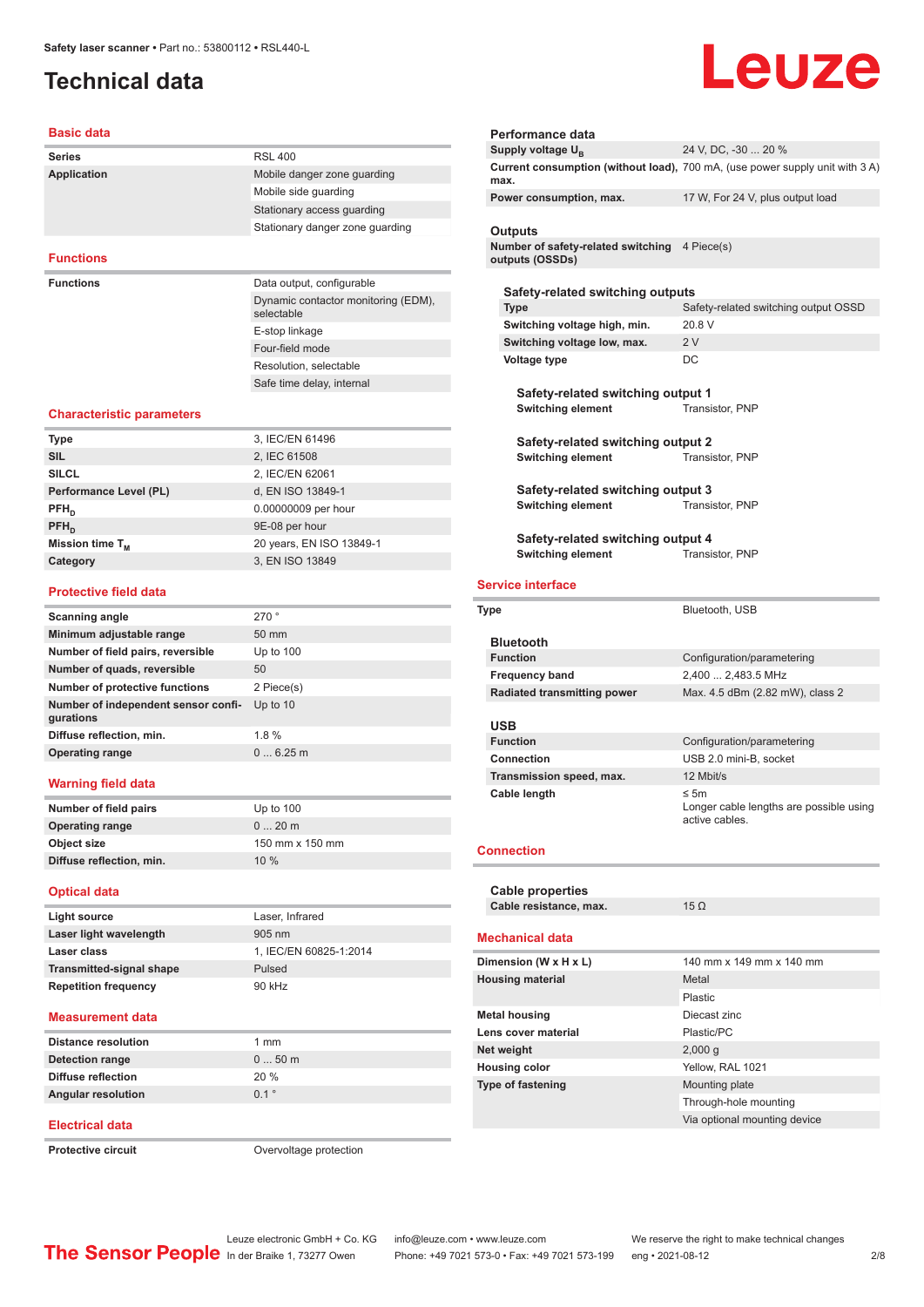## **Technical data**

## Leuze

#### **Operation and display**

| Type of display             | Alphanumerical display |
|-----------------------------|------------------------|
|                             | <b>LED</b> indicator   |
| Number of LEDs              | 6 Piece(s)             |
| Type of configuration       | Software Sensor Studio |
| <b>Operational controls</b> | Software Sensor Studio |
|                             |                        |

#### **Environmental data**

| Ambient temperature, operation     | $0 \dots 50 °C$ |
|------------------------------------|-----------------|
| Ambient temperature, storage       | $-2060 °C$      |
| Relative humidity (non-condensing) | 1595%           |

#### **Certifications**

| Degree of protection                                               | IP 65          |
|--------------------------------------------------------------------|----------------|
| <b>Protection class</b>                                            | III, EN 61140  |
| <b>Certifications</b>                                              | c TÜV Süd US   |
|                                                                    | c UL US        |
|                                                                    | TÜV Süd        |
| Test procedure for EMC in accordance DIN 40839-1/3                 |                |
| with standard                                                      | EN 61496-1     |
| Test procedure for oscillation in<br>accordance with standard      | EN 60068-2-6   |
| Test procedure for continuous shock<br>in accordance with standard | IEC 60068-2-29 |
| US patents                                                         | US 10,304,307B |
|                                                                    | US 7,656,917 B |
|                                                                    | US 7,696,468 B |
|                                                                    | US 8,520,221 B |

#### **Classification**

| 85365019 |
|----------|
| 27279290 |
| 27279290 |
| 27272705 |
| 27272791 |
| 27272791 |
| EC002550 |
| EC002550 |
| EC002550 |
|          |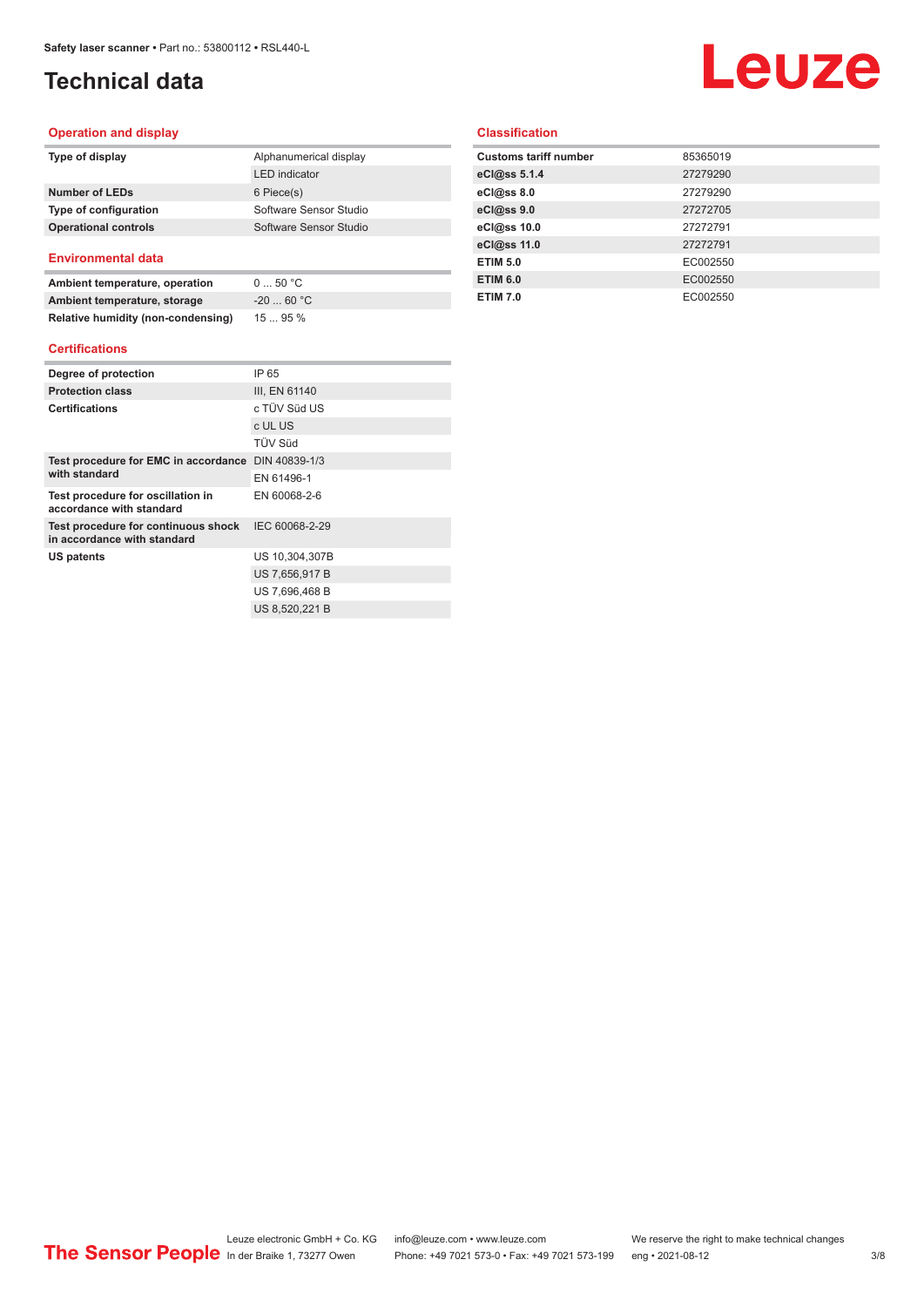## <span id="page-3-0"></span>**Dimensioned drawings**

All dimensions in millimeters

Dimensions safety laser scanner with connection unit









1 Scan level

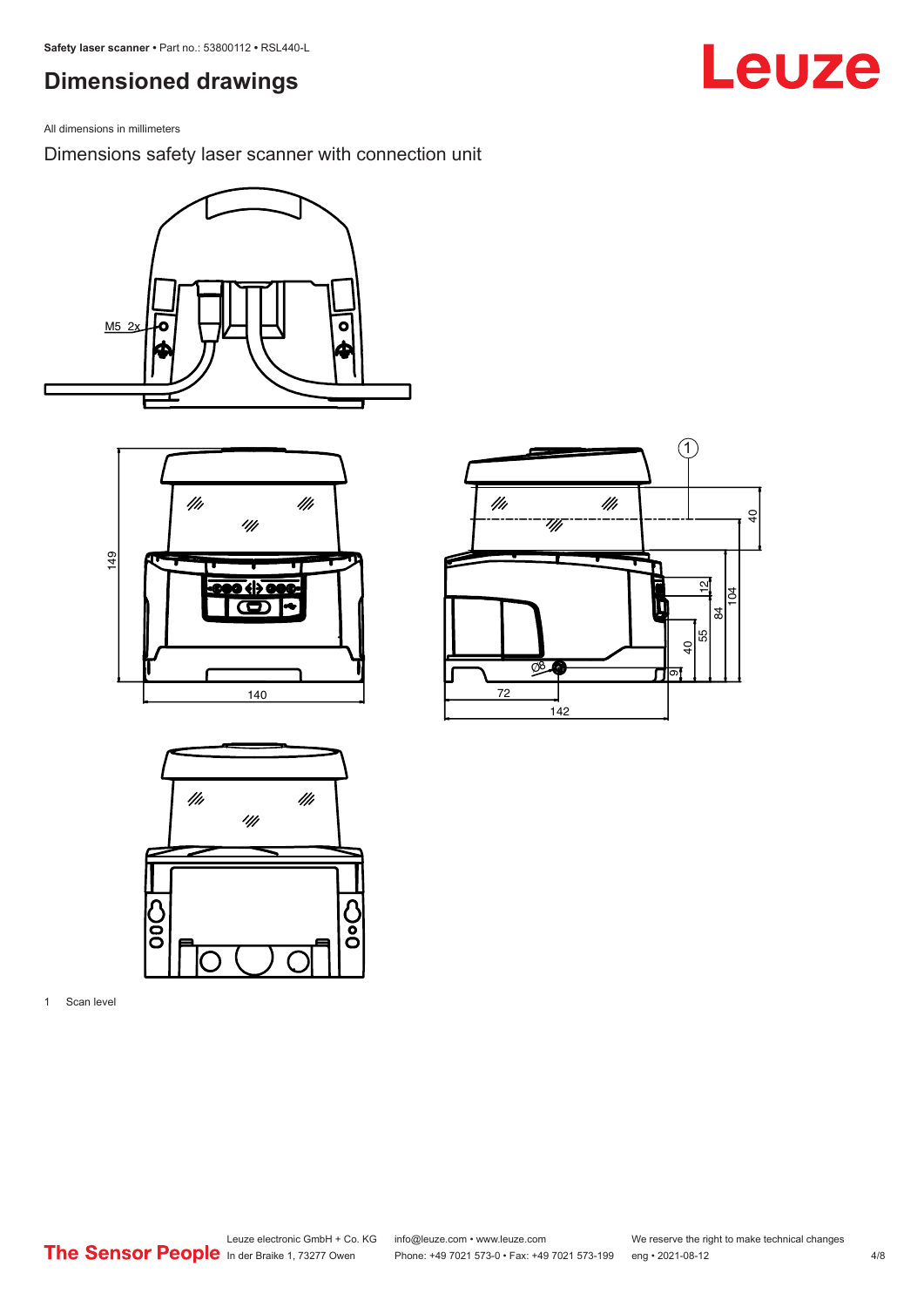## **Dimensioned drawings**

Leuze

Mounting dimensions safety laser scanner with connection unit



Minimum space requirements for installation and replacement of scanner unit

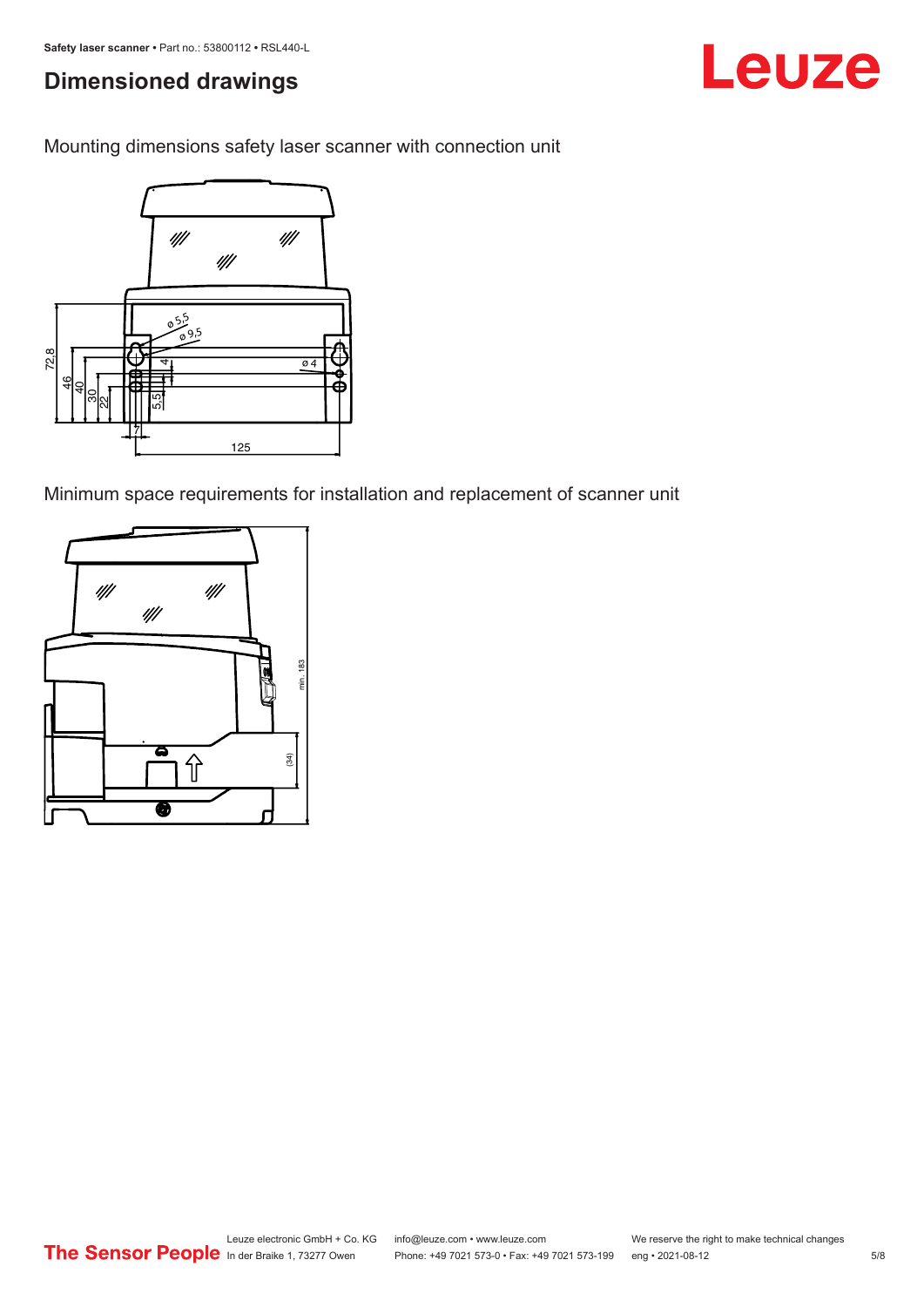## <span id="page-5-0"></span>**Dimensioned drawings**

## Leuze

Dimensions of scanning range



1 Reference point for distance measurement and protective field radius

## **Operation and display**

| <b>LED</b>     | <b>Display</b>           | <b>Meaning</b>                                                                                                           |
|----------------|--------------------------|--------------------------------------------------------------------------------------------------------------------------|
| 1              | Off                      | Device switched off                                                                                                      |
|                | Red, continuous light    | OSSD off                                                                                                                 |
|                | Red, flashing            | Error                                                                                                                    |
|                | Green, continuous light  | OSSD on                                                                                                                  |
| $\overline{2}$ | Off                      | RES deactivated or RES activated and released                                                                            |
|                | Yellow, flashing         | Protective field occupied                                                                                                |
|                | Yellow, continuous light | RES activated and blocked but ready to be unlocked - protective field<br>free and linked sensor is enabled if applicable |
| 3              | Off                      | Free warning field                                                                                                       |
|                | Blue, continuous light   | Warning field interrupted                                                                                                |
| $\overline{4}$ | Off                      | Free warning field                                                                                                       |
|                | Blue, continuous light   | Warning field interrupted                                                                                                |
| 5              | Off                      | RES deactivated or RES activated and released                                                                            |
|                | Yellow, flashing         | Protective field occupied                                                                                                |
|                | Yellow, continuous light | RES activated and blocked but ready to be unlocked - protective field<br>free and linked sensor is enabled if applicable |
| 6              | Off                      | Device switched off                                                                                                      |
|                | Red, continuous light    | OSSD off                                                                                                                 |
|                | Red, flashing            | Error                                                                                                                    |
|                | Green, continuous light  | OSSD on                                                                                                                  |

### **Notes**



**Observe intended use!**

 $\%$  The product may only be put into operation by competent persons.  $\%$  Only use the product in accordance with its intended use.

Leuze electronic GmbH + Co. KG info@leuze.com • www.leuze.com We reserve the right to make technical changes<br>
The Sensor People in der Braike 1, 73277 Owen Phone: +49 7021 573-0 • Fax: +49 7021 573-199 eng • 2021-08-12

Phone: +49 7021 573-0 • Fax: +49 7021 573-199 eng • 2021-08-12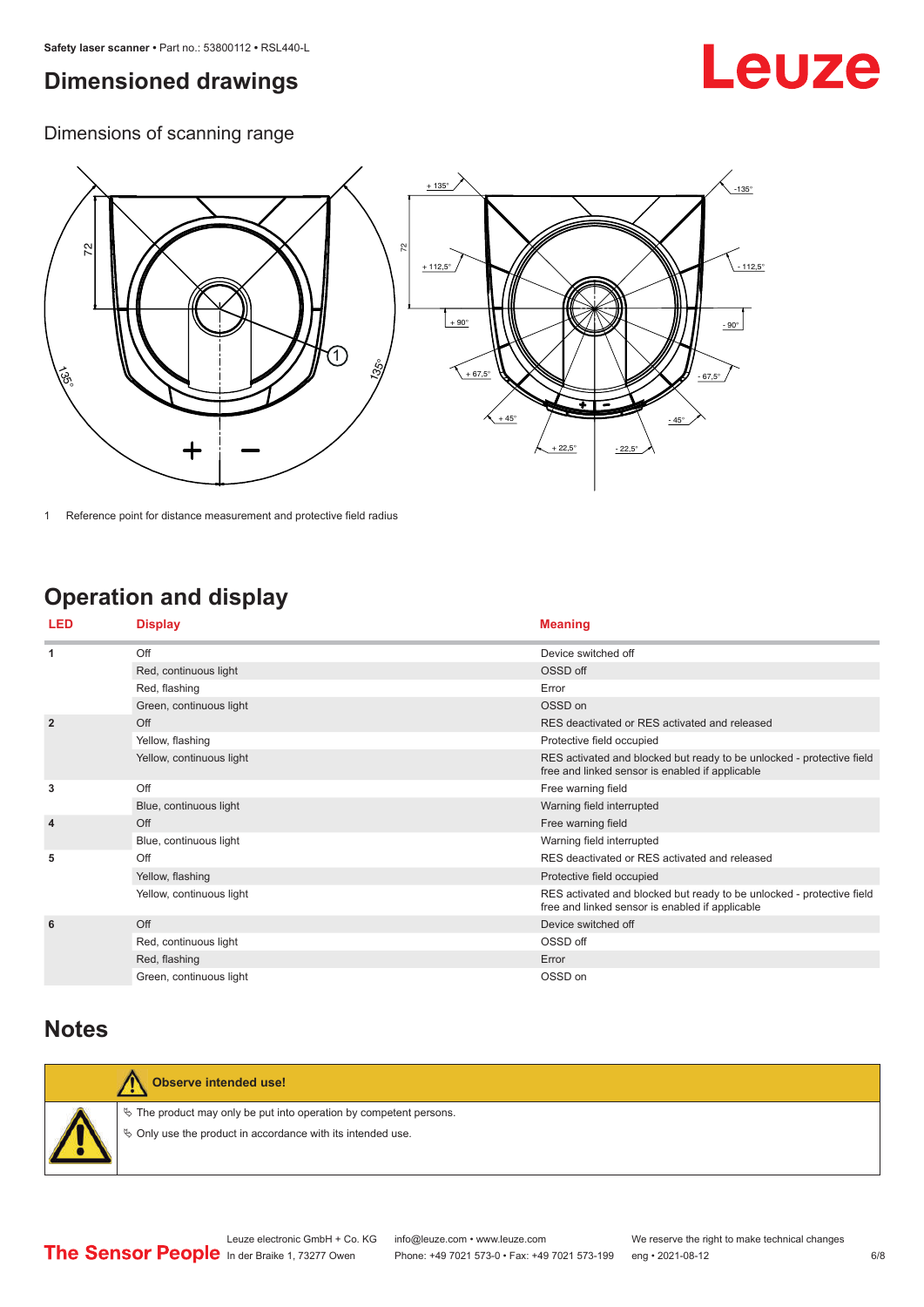### <span id="page-6-0"></span>**Notes**

|   | <b>WARNING! INVISIBLE LASER RADIATION - CLASS 1 LASER PRODUCT</b>                                                                                                                                                                                                                                                                                                                                                                                                                                                                                         |
|---|-----------------------------------------------------------------------------------------------------------------------------------------------------------------------------------------------------------------------------------------------------------------------------------------------------------------------------------------------------------------------------------------------------------------------------------------------------------------------------------------------------------------------------------------------------------|
| 纂 | The device satisfies the requirements of IEC 60825-1:2014 (EN 60825-1:2014) safety regulations for a product of laser class 1 as well as the<br>U.S. 21 CFR 1040.10 regulations with deviations corresponding to "Laser Notice No. 56" from May 8, 2019.<br>$\&$ Observe the applicable statutory and local laser protection regulations.<br>$\%$ The device must not be tampered with and must not be changed in any way.<br>There are no user-serviceable parts inside the device.<br>Repairs must only be performed by Leuze electronic GmbH + Co. KG. |

## **Accessories**

## Connection technology - Connection boxes

|   | Part no. | <b>Designation</b> | <b>Article</b>  | <b>Description</b>                                                                                                                                                                                                                   |
|---|----------|--------------------|-----------------|--------------------------------------------------------------------------------------------------------------------------------------------------------------------------------------------------------------------------------------|
| Ð | 53800122 | CU429-10000        | Connection unit | Number of connections: 2 Piece(s)<br>Connection 1: Cable, 10,000 mm, PVC, 29 -wire<br>Connection 2: Connector, M12, D-coded, 5-pin<br>Dimensions: 140.2 mm x 72.8 mm x 140.3 mm<br>Color: Black<br>Type of fastening: Bayonet system |

## Mounting technology - Mounting brackets

| Part no. | <b>Designation</b> | <b>Article</b>   | <b>Description</b>                                                                                                                                                                                                                                                     |
|----------|--------------------|------------------|------------------------------------------------------------------------------------------------------------------------------------------------------------------------------------------------------------------------------------------------------------------------|
| 53800134 | <b>BT840M</b>      | Mounting bracket | Application: Mounting on chamfered 90° corner<br>Dimensions: 84.9 mm x 72 mm x 205.2 mm<br>Color: Yellow, RAL 1021<br>Type of fastening, at system: Through-hole mounting<br>Type of fastening, at device: Screw type<br>Material: Metal                               |
| 53800132 | <b>BTF815M</b>     | Mounting bracket | Application: Mounting bracket for floor mounting<br>Dimensions: 186 mm x 120 mm x 288 mm<br>Scan level height: 150 mm<br>Color: Yellow, RAL 1021<br>Type of fastening, at system: Through-hole mounting<br>Type of fastening, at device: Screw type<br>Material: Metal |
| 53800133 | BTF830M            | Mounting bracket | Application: Mounting bracket for floor mounting<br>Dimensions: 186 mm x 275 mm x 288 mm<br>Scan level height: 300 mm<br>Color: Yellow, RAL 1021<br>Type of fastening, at system: Through-hole mounting<br>Type of fastening, at device: Screw type<br>Material: Metal |

## Mounting technology - Other

| Part no. | <b>Designation</b> | <b>Article</b>  | <b>Description</b>                                                                                                                                                               |
|----------|--------------------|-----------------|----------------------------------------------------------------------------------------------------------------------------------------------------------------------------------|
| 53800130 | BTU800M            | Mounting system | Dimensions: $54.5$ mm $x$ 90 mm $x$ 192 mm<br>Color: Black<br>Type of fastening, at system: Through-hole mounting<br>Type of fastening, at device: Screw type<br>Material: Metal |

**Leuze**